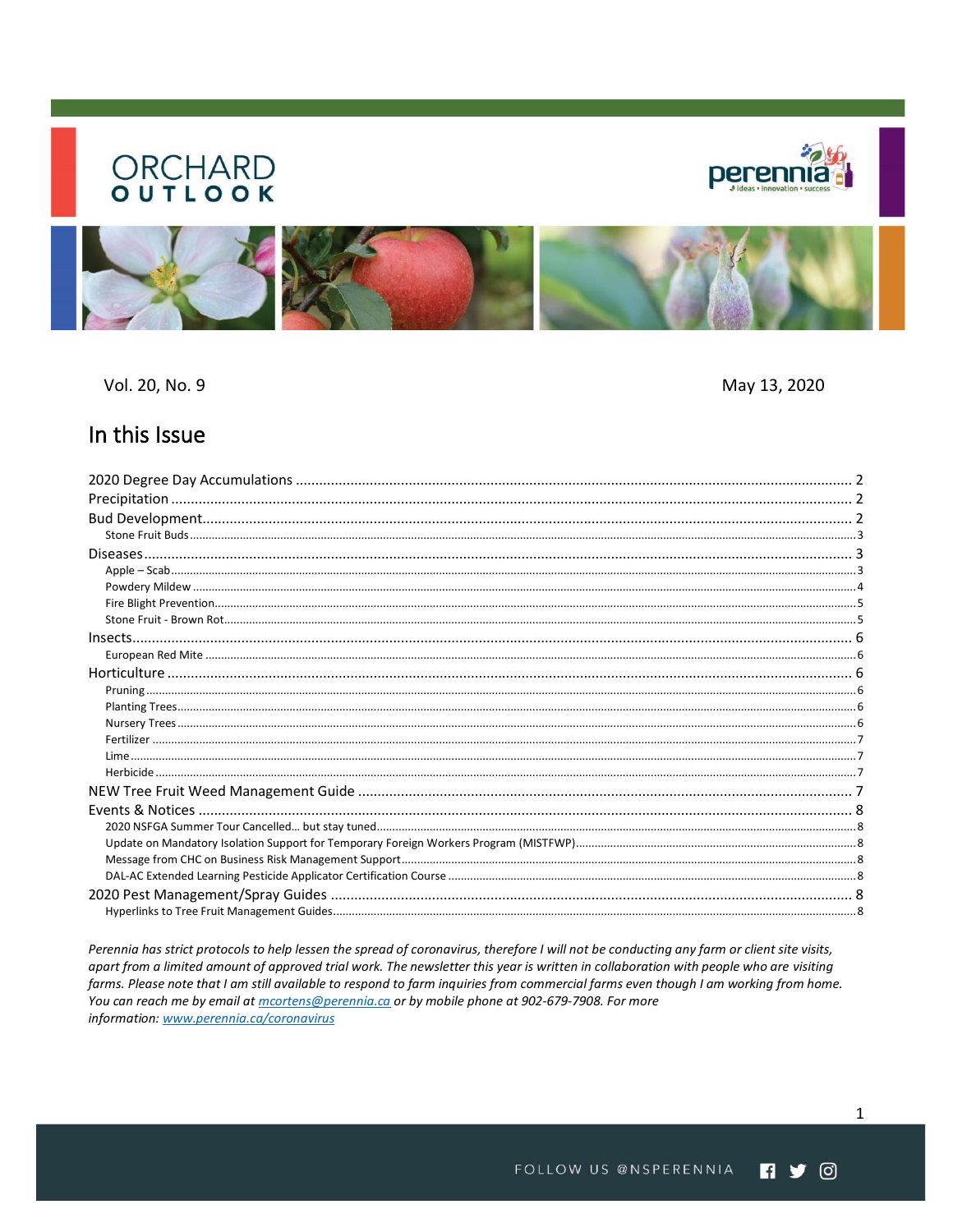## <span id="page-1-0"></span>2020 Degree Day Accumulations

Jeff Franklin writes, "The past week has done little to improve the degree-day totals relative to the seasonal average. As you can see in the plot below, we continue to experience below average temperatures. This has been a particularly long run of below average temperatures with only a handful of days above average in the last month."

Jeff has also checked as far as the last 30 years to find that this spring is the  $2^{nd}$  coldest. Only 2002 was colder at an average of 6.34°C compared to this year at 6.37°C. This is not surprising because I write this as it's snowing on Wednesday morning. Several long-term forecasts predict that temperatures will return to average after the May long weekend.



Figure 1: Heating degree day accumulations for plant (above 5°C) and insect (above 10°C) development from March 1<sup>st</sup> to May 12<sup>th</sup> for the past 17 seasons. Provided by Jeff Franklin (AAFC).

- Approximately 34% less plant development heat units compared to the 5-year average, and 41% less compared to the 10-year average.
- Approximately 31% less plant development heat units compared to 2019, and 39% less compared with 2018.
- Approximately 64% less insect development heat units compared to the 5-year average, and 68% less compared to the 10-year average.

## <span id="page-1-1"></span>Precipitation

Precipitation this season started lower than average, but by the end of April the accumulated totals were just above average. Jeff Franklin reported that in April we recorded 97.5 mm of rain in Kentville, compared to the 10-year average of 81 mm. Top soil is saturated this year from recent rains, as opposed to last year when lower layers were saturated from several months of above-average precipitation.

## <span id="page-1-2"></span>Bud Development

This year with the cold weather, there is a noticeable spread in fruit development between varieties and regions. The differences may complicate the timing of pesticides. In the table below, note that Middle Dyke Rd and Greenwich are typically early developing regions in the Valley.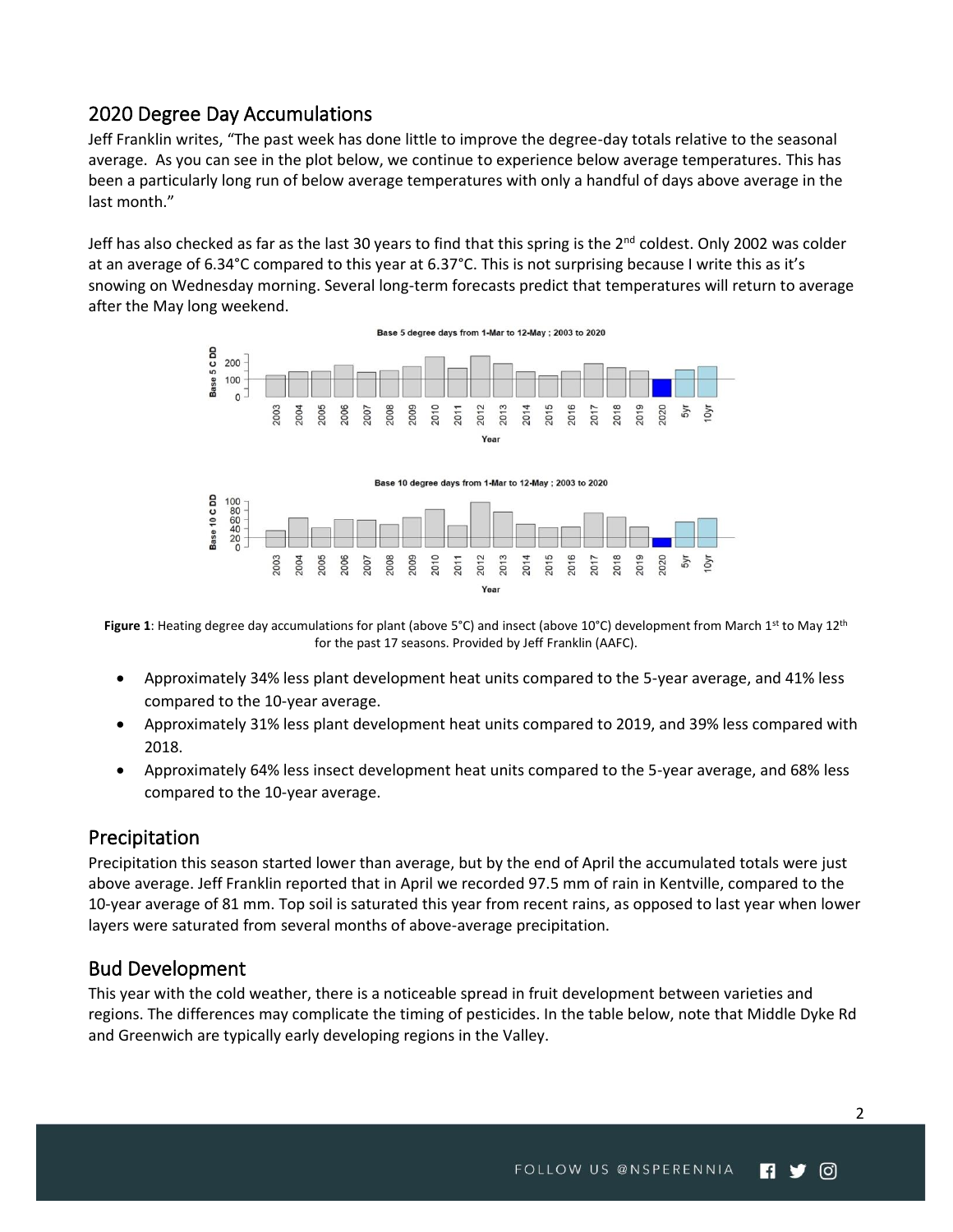| Location                      | <b>Variety</b>            | <b>Current Stage</b>                   |  |  |
|-------------------------------|---------------------------|----------------------------------------|--|--|
| Middle Dyke Rd,               | Idared                    | Tight cluster                          |  |  |
| <b>Kentville</b>              | McIntosh                  | Half inch green to early tight cluster |  |  |
| Greenwich                     | Gravenstein               | <b>Tight cluster</b>                   |  |  |
|                               | Pear                      | Early green cluster                    |  |  |
|                               | Peach                     | Pink                                   |  |  |
|                               | Japanese Plum             | White bud visible                      |  |  |
|                               | Apricot                   | Early bloom                            |  |  |
| <b>Kentville Research and</b> | Sweet cherry              | Early bud burst                        |  |  |
| <b>Development Centre</b>     |                           |                                        |  |  |
| <b>Mochelle</b>               | Honeycrisp (early blocks) | Tight cluster                          |  |  |
| <b>Rockland</b>               | Honeycrisp                | Late green tip                         |  |  |
|                               | Early varieties           | 1/4" to 1/2" green                     |  |  |

Information courtesy of Bill Craig, Kim Hiltz, Larry Lutz, and Erika Bent on May 12-13, 2020.

#### <span id="page-2-0"></span>**Stone Fruit Buds**

Some peach buds in low lying areas do appear to have been damaged by the cold winter temperature on February 15<sup>th</sup> when temperatures dipped to -21.9°C in Kentville and were sustained below -20°C for 6 hours.

## <span id="page-2-1"></span>Diseases

#### <span id="page-2-2"></span>**Apple – Scab**

Last week's infection events were complicated by intermittent drying times and wetting events might have been combined depending on how long drying times lasted. The table below uses data from a weather station in Canard, representing only one location in the Valley. Snowfall on the south mountain could have prolonged wetting events. The bottom line is to get covered at any opportunity because rain and infection events are happening consistently.

Table 1: Apple scab infection events in Canard from May 7<sup>th</sup> to May 13<sup>th</sup>, based on the Modified Mills Table.

| No.                                                                                                                                                                                                                                                           | <b>Start of</b><br>wetting | End of<br>wetting    | <b>Infection</b><br>period<br>$(hrs)^1$ | Average<br>Temp<br>(°C) | Rainfall<br>(mm) | Type (Primary or<br>Secondary) <sup>2</sup>            | <b>Ascospore</b><br>maturity <sup>3</sup> | <b>Notes</b>                                                                                |  |  |
|---------------------------------------------------------------------------------------------------------------------------------------------------------------------------------------------------------------------------------------------------------------|----------------------------|----------------------|-----------------------------------------|-------------------------|------------------|--------------------------------------------------------|-------------------------------------------|---------------------------------------------------------------------------------------------|--|--|
| 1                                                                                                                                                                                                                                                             | Thursday,                  | Friday,              | 33                                      | 4.8                     | 11.6             | Primary-Light                                          | 3.46%                                     | Wetting began in the<br>dark, so ascospore                                                  |  |  |
|                                                                                                                                                                                                                                                               | May 7 at<br>5:00 AM        | May 8 at<br>3:00 PM  |                                         |                         |                  | Light = 26 hrs, moderate =<br>$37$ hrs, heavy = 53 hrs |                                           | release and the<br>infection period<br>started at 6:00 am<br>sunrise.                       |  |  |
| $\mathcal{P}$                                                                                                                                                                                                                                                 | Saturday,                  | Sunday,              | 33                                      | 3.7                     | 14.0             | Primary-Light                                          | 3.56%                                     | Wetting began in the                                                                        |  |  |
|                                                                                                                                                                                                                                                               | May 9 at<br>4:00 AM        | May 10 at<br>3:00 PM |                                         |                         |                  | Light = 33 hrs, moderate =<br>45 hrs, heavy = 60 hrs   |                                           | dark, so ascospore<br>release and the<br>infection period<br>started at 6:00 am<br>sunrise. |  |  |
| 3                                                                                                                                                                                                                                                             | Tuesday,                   | Ongoing              | Ongoing                                 |                         |                  |                                                        | 3.81%                                     |                                                                                             |  |  |
|                                                                                                                                                                                                                                                               | May 12 at                  | Wednesday            |                                         |                         |                  |                                                        |                                           |                                                                                             |  |  |
|                                                                                                                                                                                                                                                               | 6:00 AM                    | morning              |                                         |                         |                  |                                                        |                                           |                                                                                             |  |  |
| Short Term Forecast <sup>4</sup><br>Continue to reapply fungicide protection. Rains are expected in the short-term forecast. Over the                                                                                                                         |                            |                      |                                         |                         |                  |                                                        |                                           |                                                                                             |  |  |
| next week, ascospores are expected to mature to 4.4%.                                                                                                                                                                                                         |                            |                      |                                         |                         |                  |                                                        |                                           |                                                                                             |  |  |
| $1.5$ big to the independent of $\alpha$ and $\alpha$ is compared to the process of the comparison of $\alpha$ and $\alpha$ is compared to the comparison of $\alpha$ is contained by $\alpha$ is contained by $\alpha$ is contained by $\alpha$ is contained |                            |                      |                                         |                         |                  |                                                        |                                           |                                                                                             |  |  |

<sup>1</sup> For a high inoculum orchard, a significant number of spores can be released during darkness, so begin calculating leaf wetting regardless of the time of day when the wetting event started. An orchard is considered to have a high inoculum load if last season it had 100 or more scabby leaves observed over 600 shoots.

<sup>2</sup> The weather conditions for an apple scab infection are listed in the Modified Mills Table found in the [Supplement to the Orchard Outlook.](https://www.perennia.ca/wp-content/uploads/2018/03/SUPPLEMENT-Orchard-Outlook-2019.pdf)

<sup>3</sup> Assuming a green tip date of Tuesday, April 21st. Please use this as a guide because microclimates will cause conditions to vary on individual farms.

<sup>4</sup> All forecasts are estimates. Observe forecasts daily for more accurate predictions.

3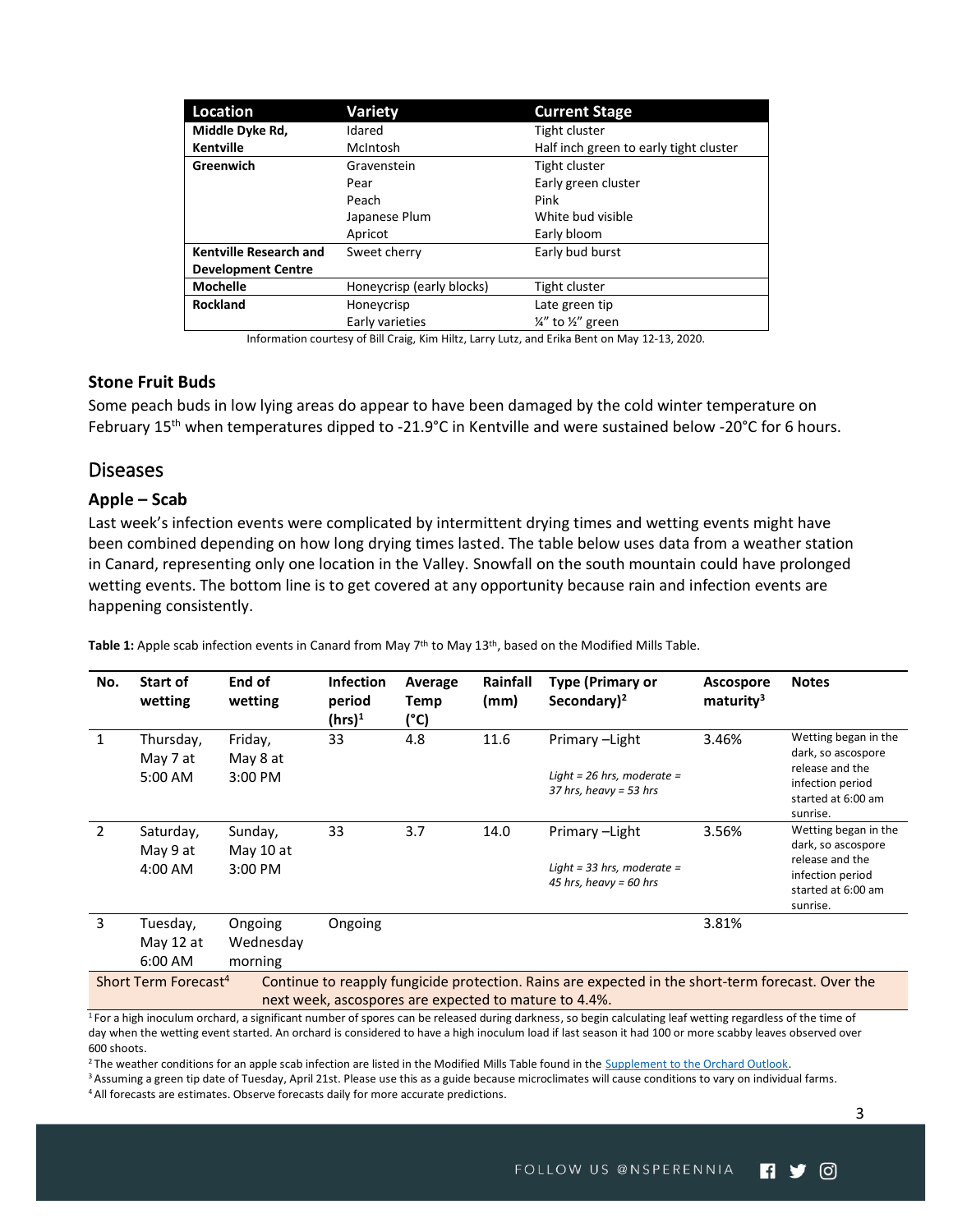#### **Why re-apply fungicides on a short interval during wet weather?**

A protective fungicide is applied prior to rainfall events to keep tissues covered in case the environmental conditions are right for an infection. During rapid tissue growth, newly exposed tissues might not be protected or over time the fungicide residue becomes too diluted by rain to provide protection. After about 1-2 inches of rain, there is a significant loss of disease control. Light rain events don't wash off a significant amount of fungicide but taken together a few rains can add up to noticeable loss of protection. For good to excellent prevention of apple scab, a fungicide should be reapplied after noteworthy rains or tissue growth. Over the last week, at least 40 mm (1.6") of rain was recorded in Kentville.

#### Recommendations:

- Reapply fungicide protection on a 7-day interval, with a shorter interval after wet weather (cumulative 1-2" rain) or rapid tissue growth.
- Scala (AP, group 9) works best in cool spring temperatures and if used as a protectant spray for the next infection it provides post-infection activity for the previous infection of up to 48-72 hrs. Do not rely on post-infection activity.
- Always tank mix single site fungicides with a group M for resistance management.
- If you plan to use oil for European Red Mite control, Captan should be avoided within 7-14 days of an oil application.
- Note that the new captan containing product Maestro 80 WSP has re-entry periods that differ depending on the orchard density and activity (anywhere from 2-24 days).

### <span id="page-3-0"></span>**Powdery Mildew**

A couple of rare warm days this spring seem to have helped powdery mildew emerge from the buds where they overwintered. Typically, conidia are released around the tight cluster stage. Powdery mildew infections can be expected when conditions are warm (10-25°C), humid and dry.

## **A note on powdery mildew fungicides and resistance management:**

Some fungicides have activity on both apple scab and powdery mildew (PM). The broad activity could be a benefit to get coverage for both diseases when weather conditions are right, but it complicates the management of fungicide resistance. Even if a fungicide is not being used intentionally for PM control, if the product has activity on the fungus then selection pressure occurs. With continued selection pressure, the PM population shifts in favour of the individuals that are resistant to a fungicide.

Products in the groups 1, 3, 7 and 11 are registered for control of PM. Therefore, whenever these groups are used, careful consideration must be given to rotating the groups to slow resistance development. Avoid more than two consecutive applications of a single group. Products available for powdery mildew are very limited.

The 2013 National Powdery Mildew Resistance Survey showed there is some resistance in Nova Scotia to group 11 products Flint and Sovran (43% and 38% of orchards, respectively). In resistant populations, Flint and Sovran will not provide adequate control. In some cases, this resistance could have developed when the products were being used to target scab.

There is little resistance of powdery mildew to the Group 3 fungicides Nova and Fullback, thus, they will give excellent control. However, most populations of apple scab are resistant and a full rate of protectant is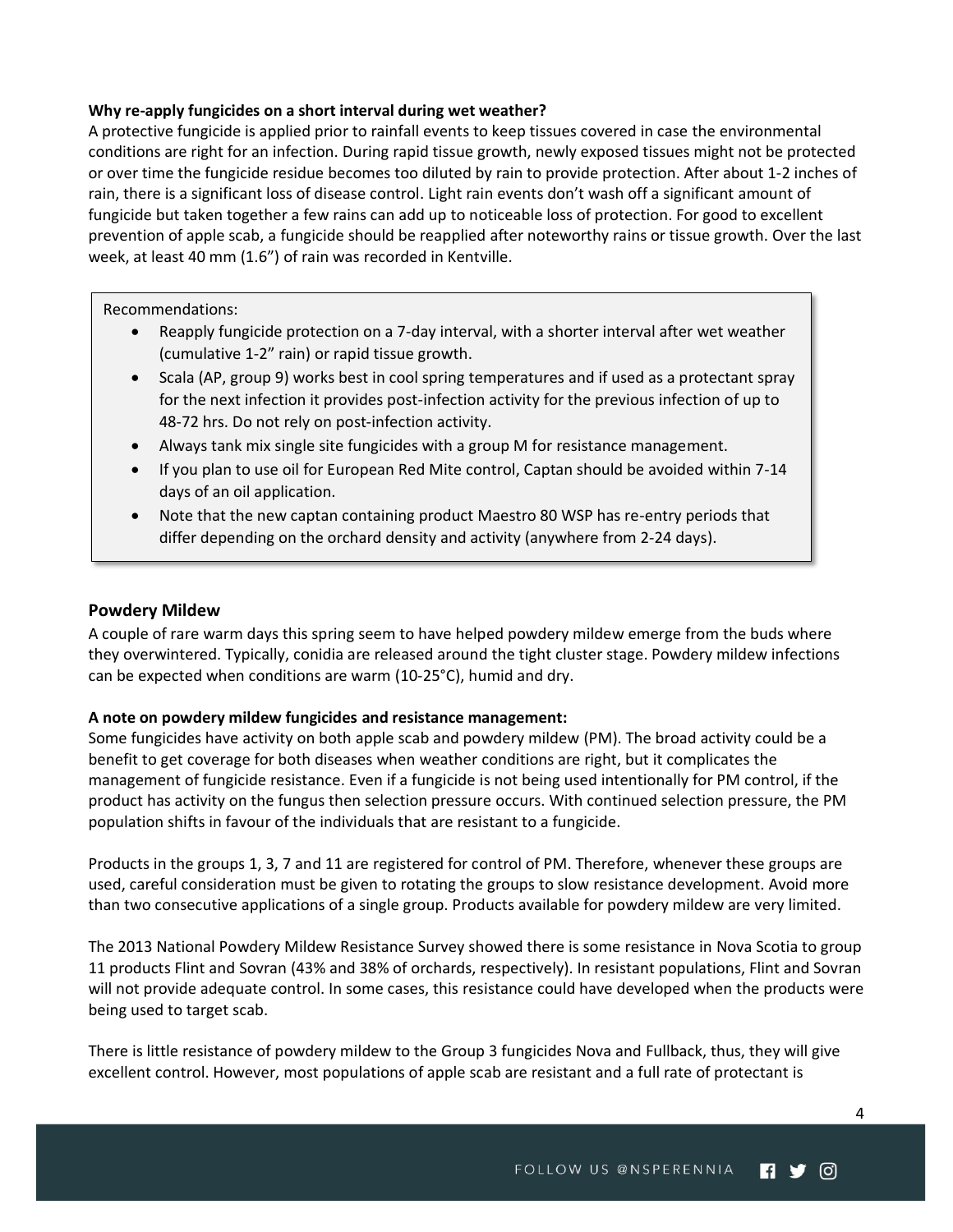necessary for scab control. Tank mixing Group M fungicides (mancozeb and captan) with single site fungicides is a great strategy to slow resistance development in the apple scab population. However, Group Ms do not have activity on powdery mildew so they will not help prevent powdery mildew resistance development.

#### Recommendations:

- Do not apply a product for powdery mildew before a heavy rain is expected. The product will wash off, plus powdery mildew spores will not germinate on a wet leaf surface anyway. As opposed to scab, powdery mildew protection should go on prior to a period of warm and dry weather when infections are expected.
- Application of a protectant mildew fungicide at tight cluster prevents infections of leaf clusters. Timely application early in the season will reduce the risk of secondary infections.
- Remember to treat young plantings because severe infections can reduce shoot growth, which is most concerning for young, non-bearing orchards.
- Monitor the differences in development stage between varieties. Honeycrisp development is delayed and it may be too early to treat for powdery mildew.
- Pay particular attention to susceptible and high-value varieties such as Honeycrisp and Gala.

## <span id="page-4-0"></span>**Fire Blight Prevention**

Recommendations:

- Processing blocks could still receive copper application if russeting is not a concern and if there are overwintering fire blight cankers.
- For on-farm nurseries, consider applying a copper product at the lowest labeled rate prior to training trees and follow the labeled REI. Make cuts on only dry and sunny days.
- Be cautious when applying post-emergent herbicides to prevent injury to young trees.
- Late spring and early summer pruning cuts create entry points for the bacteria during the time when bacterial ooze is active. In blocks with historically high pressure, prune only when the forecast calls for at least 2 days of sunny, dry weather. As an extra precaution, disinfect tools after working in a block with fire blight pressure.

## <span id="page-4-1"></span>**Stone Fruit - Brown Rot**

Brown rot infection of the flowers during bloom provides secondary inoculum for fruit infections later on.

5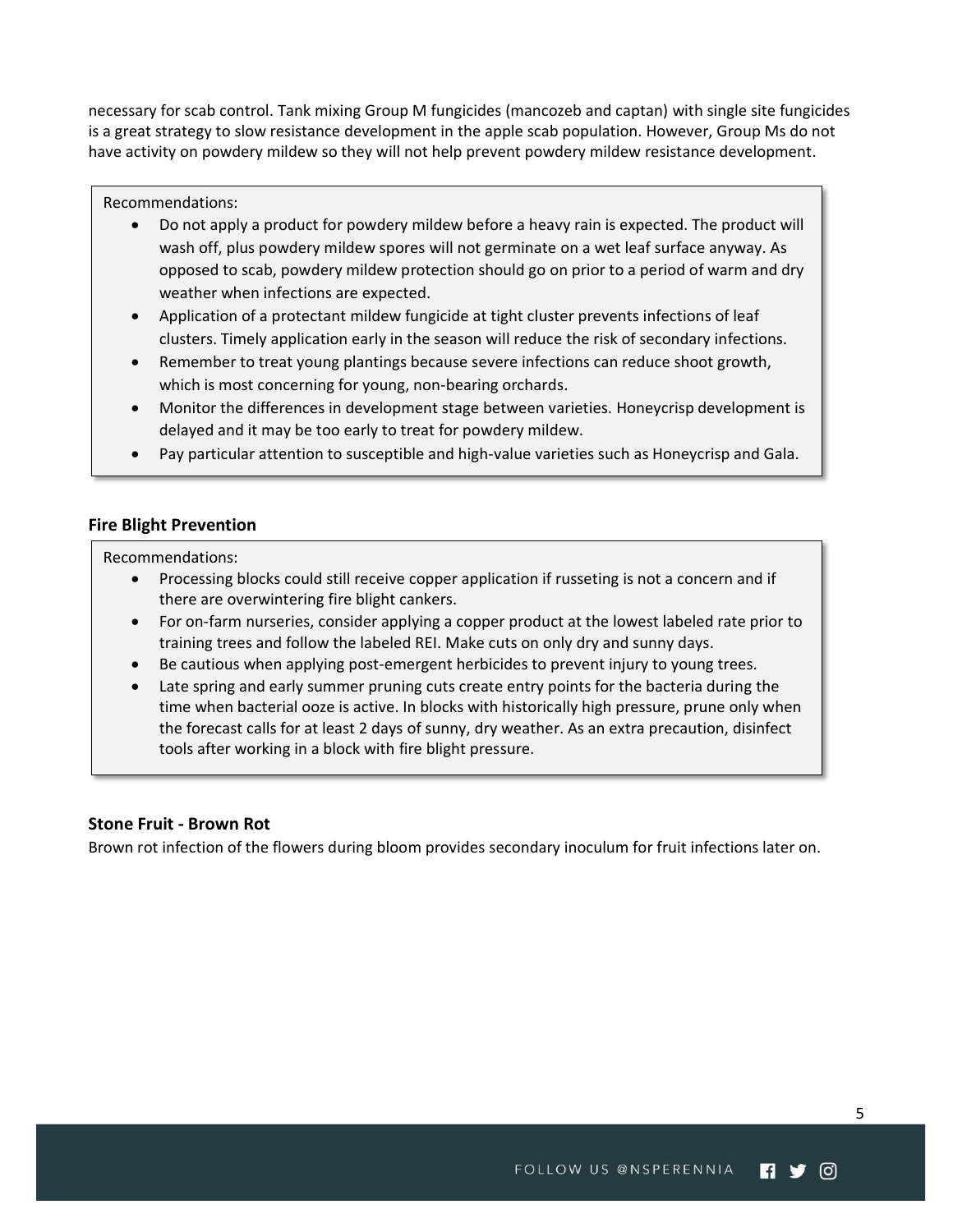Recommendations:

- Keep brown rot on your radar with peaches at pink and plums near white bud.
- Fungicide protection from brown rot should begin just prior to bloom and be maintained during periods of warm, wet weather.
- Two to three fungicide applications may be required from pink/white bud to petal fall if weather is warm and wet. Refer to th[e Stone Fruit Management Guide.](https://www.perennia.ca/wp-content/uploads/2020/04/2020-Stone-Fruit-Spray-Guide_Final.pdf)
- For plums, the use of Captan/Maestro or Indar for brown rot during the white bud stage through fruit set will also give some control of new black knot infections.
- Rotating classes of brown rot fungicides is key to slow resistance development. There are many options in the management guide.

## <span id="page-5-0"></span>Insects

## <span id="page-5-1"></span>**European Red Mite**

Recommendations:

• To be most effective, oil application for ERM should be targeted close to egg hatch – around tight cluster and before pink. Target applications before this coming weekend. But monitor cold weather in the forecast to avoid oil if freezing temperatures will occur within 48 hrs.

<span id="page-5-2"></span>It is still too early for pre-bloom insecticides.

## **Horticulture**

## <span id="page-5-3"></span>**Pruning**

- Ensure that youngest blocks are pruned first to ensure growth is directed into desirable leader and terminal extension.
- Large thinning-out cuts will reduce the most bud load in the least amount of time.
- Mature blocks can be pruned later and are best when pruned prior to bloom. However, with the labour shortage this year summer pruning might be a good option to consider.

## <span id="page-5-4"></span>**Planting Trees**

- Trees should not be planted in waterlogged soil. Newly planted trees should be pruned for tree structure and supported as early as possible after planting.
- For a high value crop like apple, always consider tile drainage. Evaluate the landscape for pooling water and poor plant growth to use the information when you arrange for tile drainage.

## <span id="page-5-5"></span>**Nursery Trees**

- Remember to document the quality of your nursery trees with pictures and notes.
- A contact herbicide could be a good option to apply now before buds grow, if temperatures are above 16°C.
- Buds are small so the chance of leaf burn from a granular nitrogen fertilizer is low. Anytime now is a good opportunity for a broadcast fertilizer when dry enough to apply.
- Some vigorous rootstocks should have their tops cut early so the rootstock does not overpower the bud. In some new Geneva rootstocks, the rootstock can grow and stop the bud from pushing.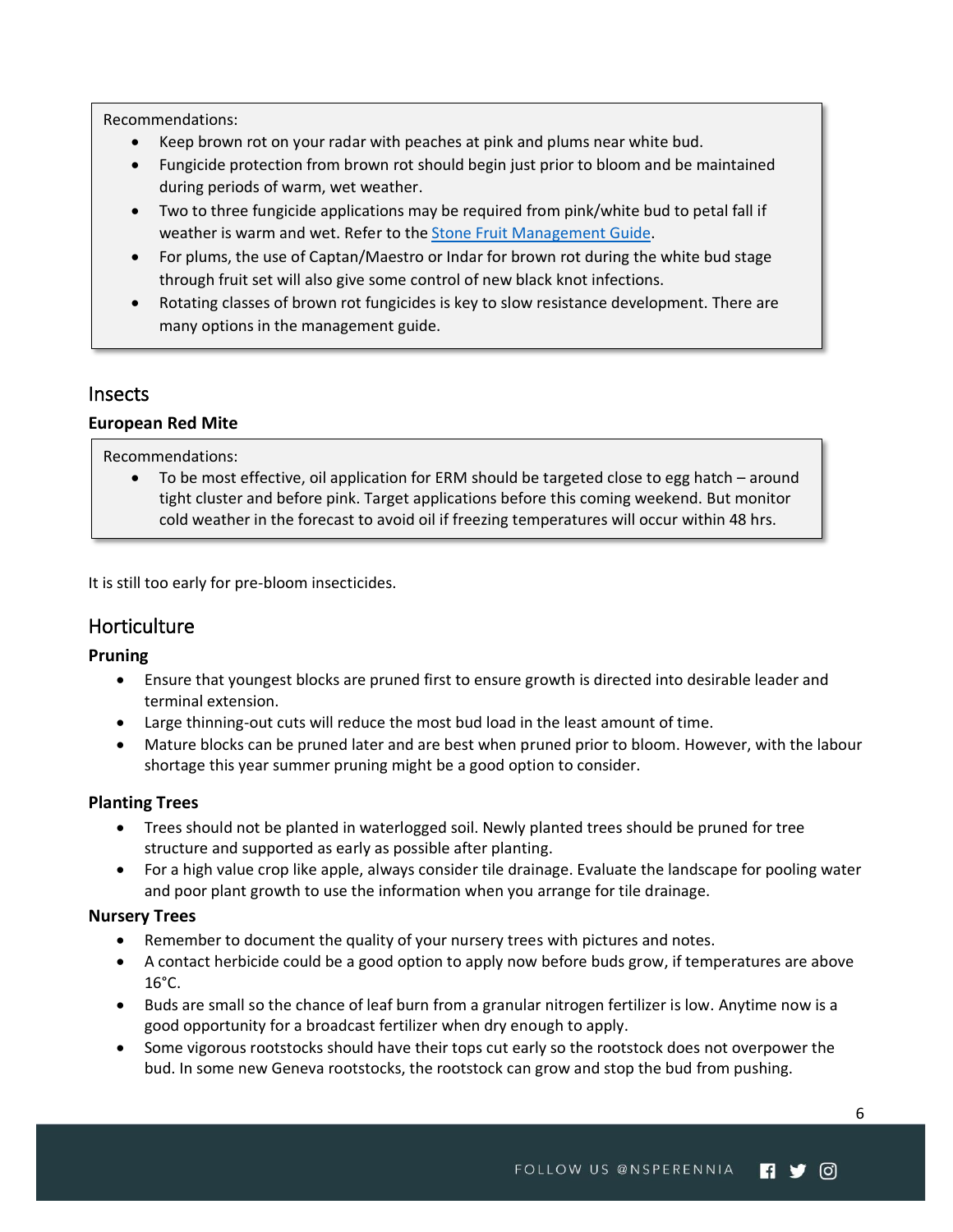## <span id="page-6-0"></span>**Fertilizer**

- Bud break to bloom is the ideal time for granular fertilizer application to maximize tree growth.
- An unusually dry or, an unusually cold and wet spring can cause a temporary shortage of boron. In such circumstances, a spray of Solubor or micronutrient spray containing boron should be used at the prepink stage. Sprays as late as 3 weeks after petal-fall can be beneficial. Enough leaves should be showing to take up the fertilizer (tight cluster).

## <span id="page-6-1"></span>**Lime**

• Lime applied in spring works best when applied as soon as possible to get the product working in the top layer of soil. The provincial [limestone trucking assistance](https://novascotia.ca/programs/limestone-trucking-assistance/) program is open.

#### <span id="page-6-2"></span>**Herbicide**

- Studies have shown maintaining weed free strips from bud break to 30-days after full bloom has the greatest impact on tree growth and yield.
- Applying 2,4-D in temperatures below 10°C has historically been ineffective. Applying Ignite when leaves are wet is also relatively ineffective. The label also specifies a rainfast period of 4 hours.
- An excellent article has been published by Kristen Obeid, OMAFRA Weed Management Specialist -Horticulture, on May 8<sup>th</sup> about "[What to expect from herbicides in cold weather](https://onfruit.wpcomstaging.com/2020/05/08/what-to-expect-from-herbicides-in-cold-weather/)". I recommend you read the full article but here are some highlights:
	- o Cold or freezing temperatures can increase the chance that Lexone and Sencor cause crop injury.
	- $\circ$  Weed control is effective but slowed when using 2,4-D, Lontrel, and glyphosate.
	- $\circ$  Cold weather is a benefit for a pre-emerge like Casoron to prevent volatilization during application.
	- $\circ$  Now is a good time for pre-emerge herbicides, and wait for 16°C temperatures to apply postemerge products.

## <span id="page-6-3"></span>NEW Tree Fruit Weed Management Guide



Introducing a new guide to weed management for Nova Scotia! Crops addressed in this guide are apple, pear, cherry, peach, and plum. Registered products are listed in calendars for orchards of various ages including:

- Year of planting (Established less than one year)
- Young plantings (Established 1-3 years old/non-bearing)
- Mature orchards (Established 3+ years old/bearing)
- Apple tree nurseries

Download the [2020 Tree Fruit Weed Management Guide.](https://www.perennia.ca/wp-content/uploads/2020/05/2020-Weed-Guide-Final.pdf)



FOLLOW US ONSPERENNIA **19 M** O

7

ര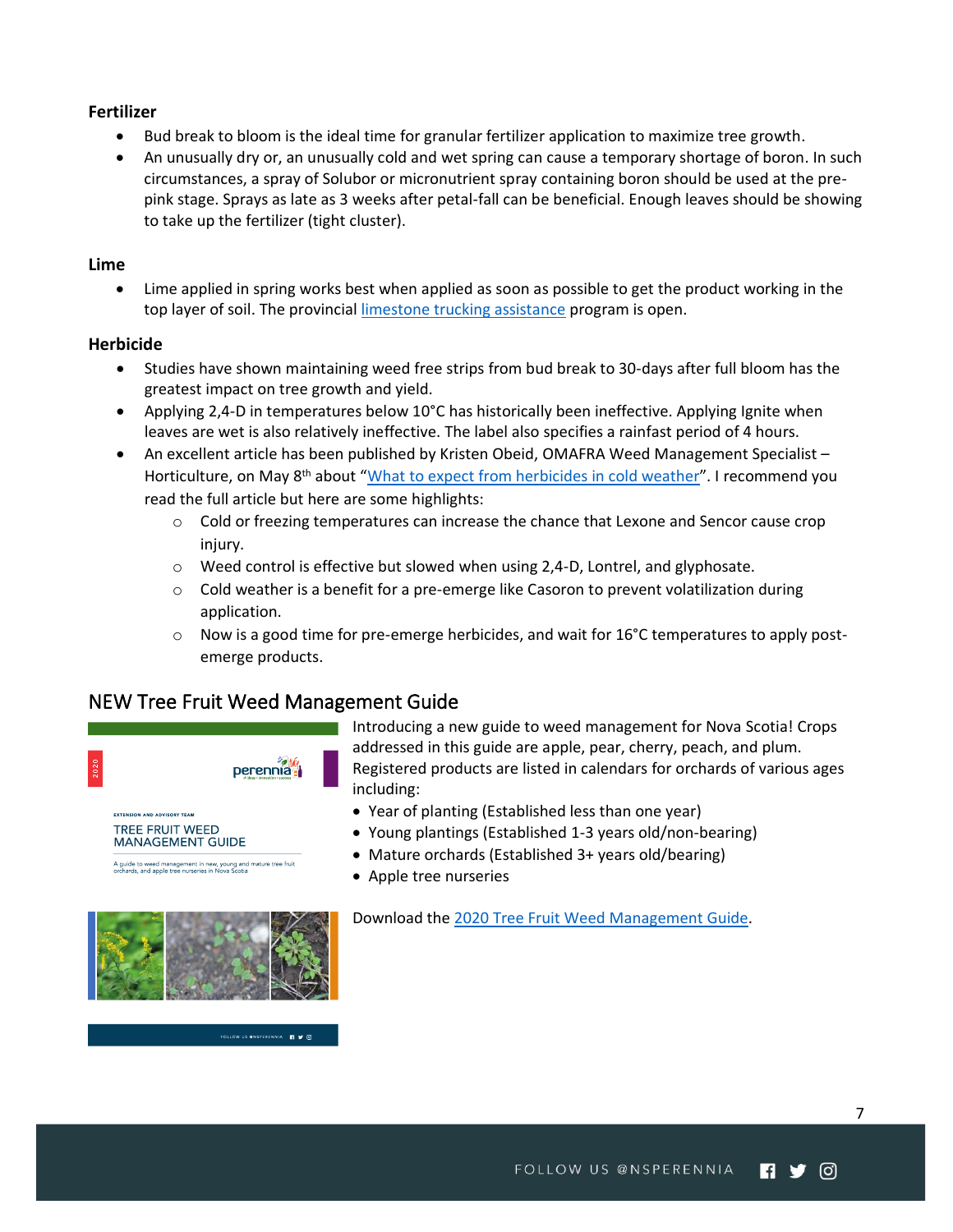## <span id="page-7-0"></span>Events & Notices

## <span id="page-7-1"></span>**2020 NSFGA Summer Tour Cancelled… but stay tuned**

In the May edition of the NSFGA newsletter, the President announced the cancellation of the Annual Summer Tour. "Unfortunately, because of the uncertainty surrounding whether or not we will be able meet in large groups for a while, it has been decided to cancel the Nova Scotia Fruit Growers 2020 orchard tour. We are looking into another opportunity but the details are still being ironed out. Please don't hesitate to call the office or myself with questions you may have. Regards, Peter Eisses."

## <span id="page-7-2"></span>**Update on Mandatory Isolation Support for Temporary Foreign Workers Program (MISTFWP)**

**You are now able to [apply online](http://www.agr.gc.ca/eng/agricultural-programs-and-services/mandatory-isolation-support-for-temporary-foreign-workers-program/?id=1588186409721) to receive up to \$1,500 per TFW under the MISTWFP.** The MISTFWT is a one-time \$50-million program to help with the impacts of the COVID-19 pandemic on food supply in Canada by assisting the farming, fish harvesting, and food production and processing sectors. The program is designed to help employers cover some of the incremental costs associated with the mandatory 14-day isolation period imposed under the *[Quarantine Act](https://laws-lois.justice.gc.ca/eng/acts/q-1.1/page-1.html)* on temporary foreign workers upon entering Canada.

## <span id="page-7-3"></span>**Message from CHC on Business Risk Management Support**

Should changes be made to the AgriStability program, it will be important that those who can benefit from the program be registered for the 2020 program year. Agriculture and Agri-Food Canada have created [AgriStability](https://hortcouncil.us5.list-manage.com/track/click?u=975fd26019fdc960f8be4c4f2&id=4e02dec5b3&e=2134d26620)  [Benefit Calculator](https://hortcouncil.us5.list-manage.com/track/click?u=975fd26019fdc960f8be4c4f2&id=4e02dec5b3&e=2134d26620) that will help you determine the benefit you could receive. CHC is now recommending that growers use the online tool, and, if applicable, discuss with their accountant or financial advisor to determine if registering for AgriStability will provide support for them. **The deadline to register for the program has been extended to July 3, 2020.**

## <span id="page-7-4"></span>**DAL-AC Extended Learning Pesticide Applicator Certification Course**

The Nova Scotia Department of Environment has adjusted the Pesticide Applicator Certification process this spring due to COVID-19 precautions. They are offering an adapted online exam as a short-term solution, which will provide certification for one year to those who are in need of it. To provide support to those studying for the exam, **DAL-AC Extended Learning** is offering an **online Pesticide Applicator Certification course**– an adapted version of the classroom course. This is a fully online course that participants may complete at their own speed. To help ease the burden of COVID-19 on our industry, **registration for this course will be offered for free through to the end of June 2020.** Course content is provided through presentations (with and without instructor voice-over), videos, practice exercises and through assigned readings from the pesticide manuals. **Access to the course will be available starting Monday, May 11th, but registration may be completed anytime.** More information and a link to complete registration can be found here: [https://registeratcontinuingeducation.dal.ca/search/publicCourseSearchDetails.do?method=load&courseId=18](https://registeratcontinuingeducation.dal.ca/search/publicCourseSearchDetails.do?method=load&courseId=1846650) [46650](https://registeratcontinuingeducation.dal.ca/search/publicCourseSearchDetails.do?method=load&courseId=1846650)

## <span id="page-7-5"></span>2020 Pest Management/Spray Guides

## <span id="page-7-6"></span>**Hyperlinks to Tree Fruit Management Guides**

All changes new to the 2020 guides are in red text to make it clear to you what changes have been made. If you do not wish to have the red text in your copy, please print it in black and white.

- Download the [2020 Pome Fruit Guide](https://www.perennia.ca/wp-content/uploads/2020/04/2020-Pome-Fruit-Spray-Guide_Final.pdf)
- Download the [2020 Organic Apple Guide](https://www.perennia.ca/wp-content/uploads/2020/04/2020-Organic-Spray-Guide_Final.pdf)
- Download the [2020 Stone Fruit Guide](https://www.perennia.ca/wp-content/uploads/2020/04/2020-Stone-Fruit-Spray-Guide_Final.pdf)